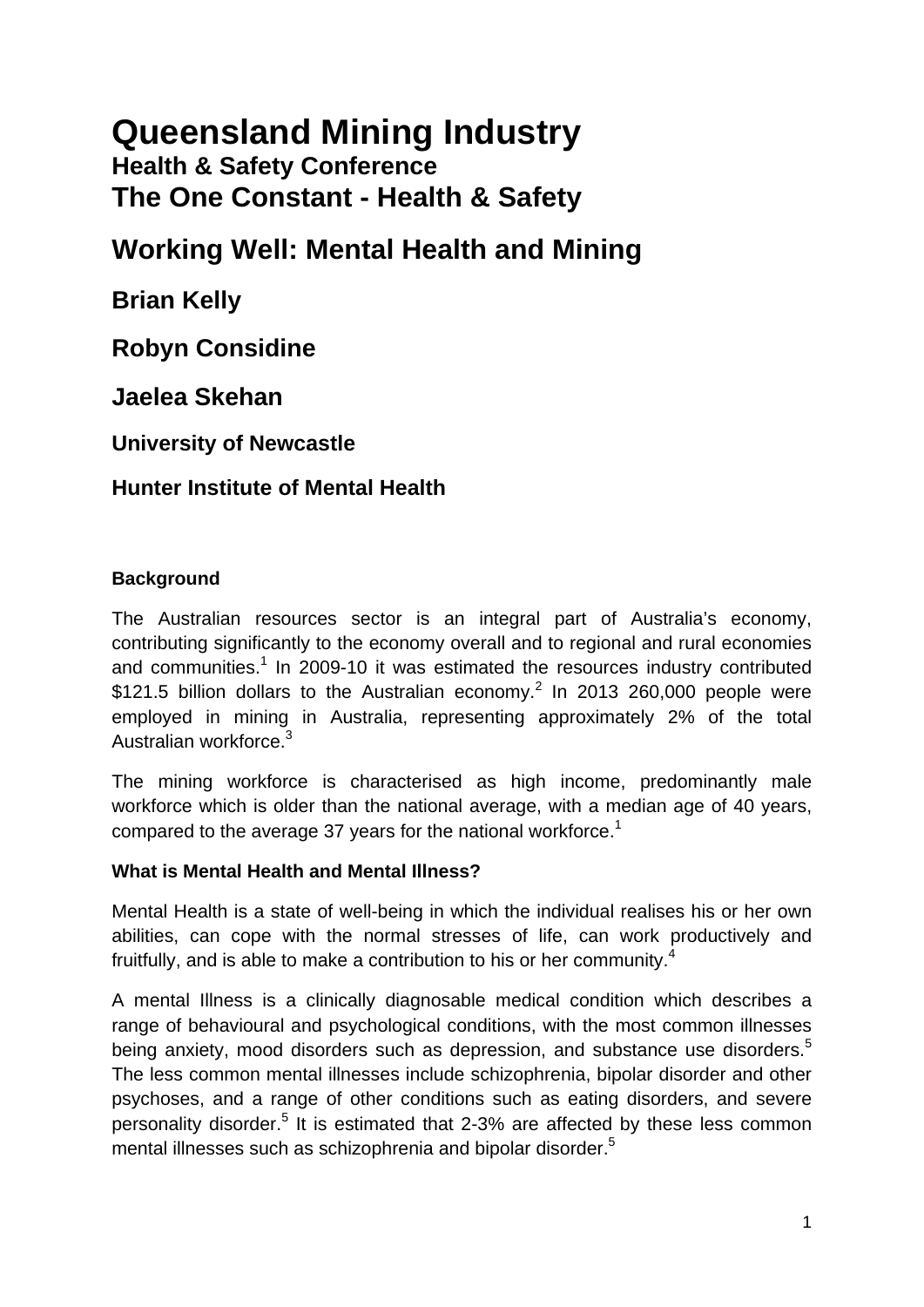People can experience a level of cognitive, emotional, behavioural and social problems that do not meet the criteria for a diagnosed mental illness. These will often resolve with time or when life stressors change. If mental health problems persist or increase in severity they may develop into a mental illness.

## **What are the Common Mental Illnesses?**

In a twelve month period one in five (20% or 3.2 million people) Australians will have experienced a mental illness.<sup>[6](#page-8-0)</sup> For the three most common categories of mental illness, in a twelve month period it is estimated that of Australians between 16 and 85 years:

- 6% will experience a mood disorder such as depression
- 14% will experience an anxiety disorder
- $\bullet$  5% will experience a substance use disorder  $6$

# *Depression*

Depression is the most common of the mood disorders and is characterised by intense feelings of sadness and moodiness which persist for some time. While feelings of sadness or being "low" are common, they usually do not persist. If these feelings are frequent, prolonged or intense they may indicate the presence of a depressive disorder.

Behaviours associated with depression include: moodiness that is out of character; increased irritability and frustration; loss of interest in food, sex, exercise or other pleasurable activities; increased alcohol and drug use; and being reckless or taking unnecessary risks (e.g. driving fast or dangerously).

# *Anxiety Disorders*

Most people will feel anxious from time to time, either in anticipation of a hoped-for event or in response to a threat to our health and wellbeing. Such anxiety is very helpful but it becomes a problem when it is ongoing, irrational, or disproportionately extreme and interferes with a person's quality of life and ability to function well.

There are many types of anxiety disorders with people commonly experiencing the symptoms of more than one type. These include disorders referred to as generalised anxiety disorder, phobias (referring to excessive fears of specific situations) and Post-Traumatic Stress Disorder (PTSD). Being involved in or witnessing distressing situations such as a major accident, a natural disaster, or being a victim of violence or abuse can lead to PTSD.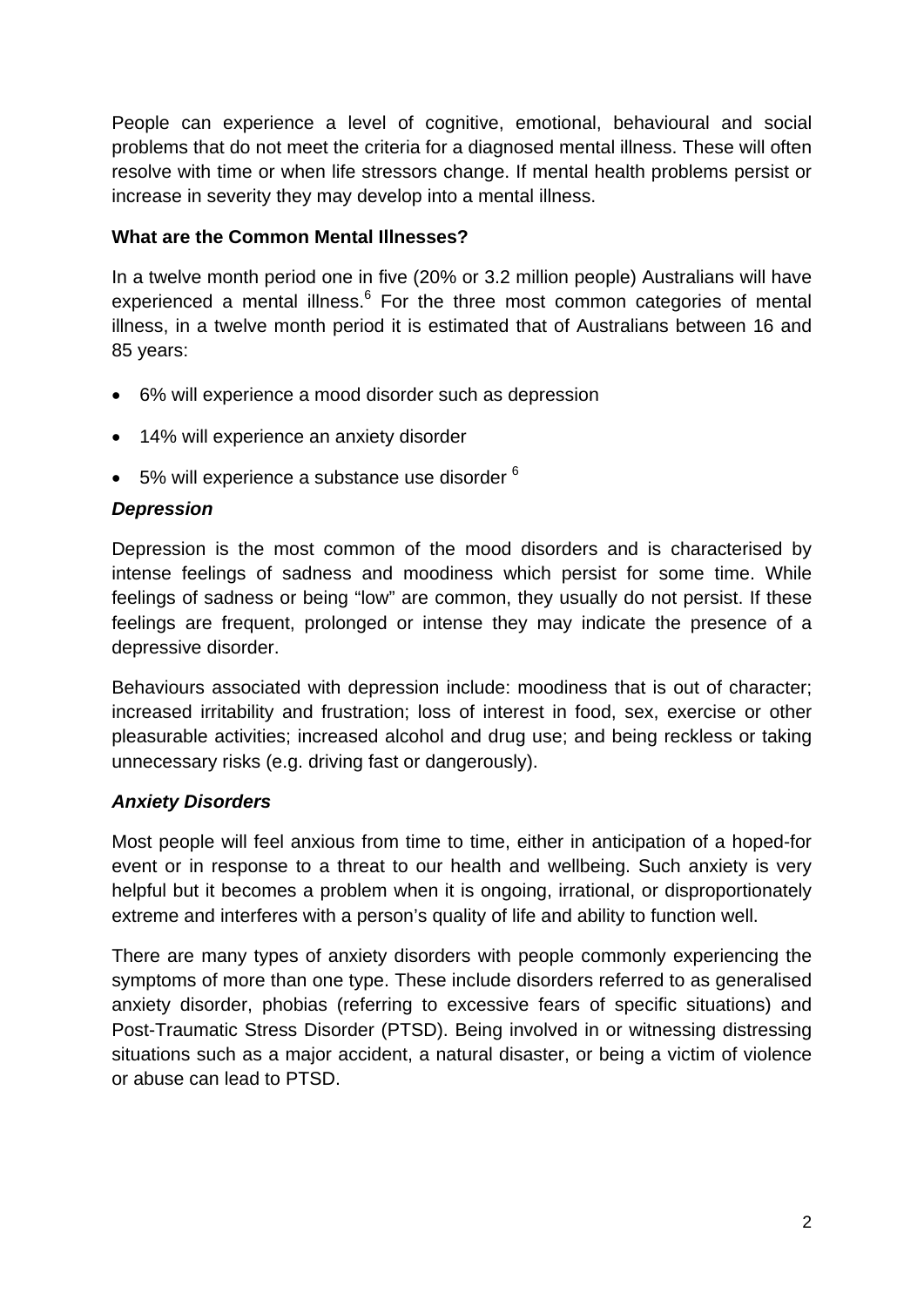#### *Substance Use Disorders*

Harmful use of alcohol or drugs contributes to physical or psychological harm, including impaired judgement or dysfunctional behaviour. Drug use includes the use of illicit substances and the misuse of prescribed medicines. Dependence occurs when the use of alcohol or drugs takes on a much higher priority for a person than other behaviours that once had greater value. The central characteristic of dependence is the strong, sometimes overpowering, desire to take the substance despite significant substance-related problems. $^6$ 

People with substance use disorders may have difficulties meeting their responsibilities associated with work and family. Their performance at work may be affected and they may have increased absenteeism. The use of substances may continue despite recognition that it is contributing to a range of problems including relationships with family, friends and colleagues. Risk taking behaviours such as driving cars while intoxicated or becoming abusive and violent are more common.

#### **Who is affected by Common Mental Illnesses?**

<span id="page-2-0"></span>

#### **Figure 1: Common Mental Illnesses by Gender**

There are some variations between men and women in the prevalence of mental illness in Australia [\(Figure 1\)](#page-2-0). Women, compared to men of all ages (22%) experience higher rates of 12 month mental illness than men (18%), higher rates of anxiety(18% and 11% respectively) and mood disorders (7% and 5% respectively). $^6$  $^6$  However, men (7%) have more than twice the rate of substance use disorders compared with women (3%).<sup>[6](#page-8-0)</sup>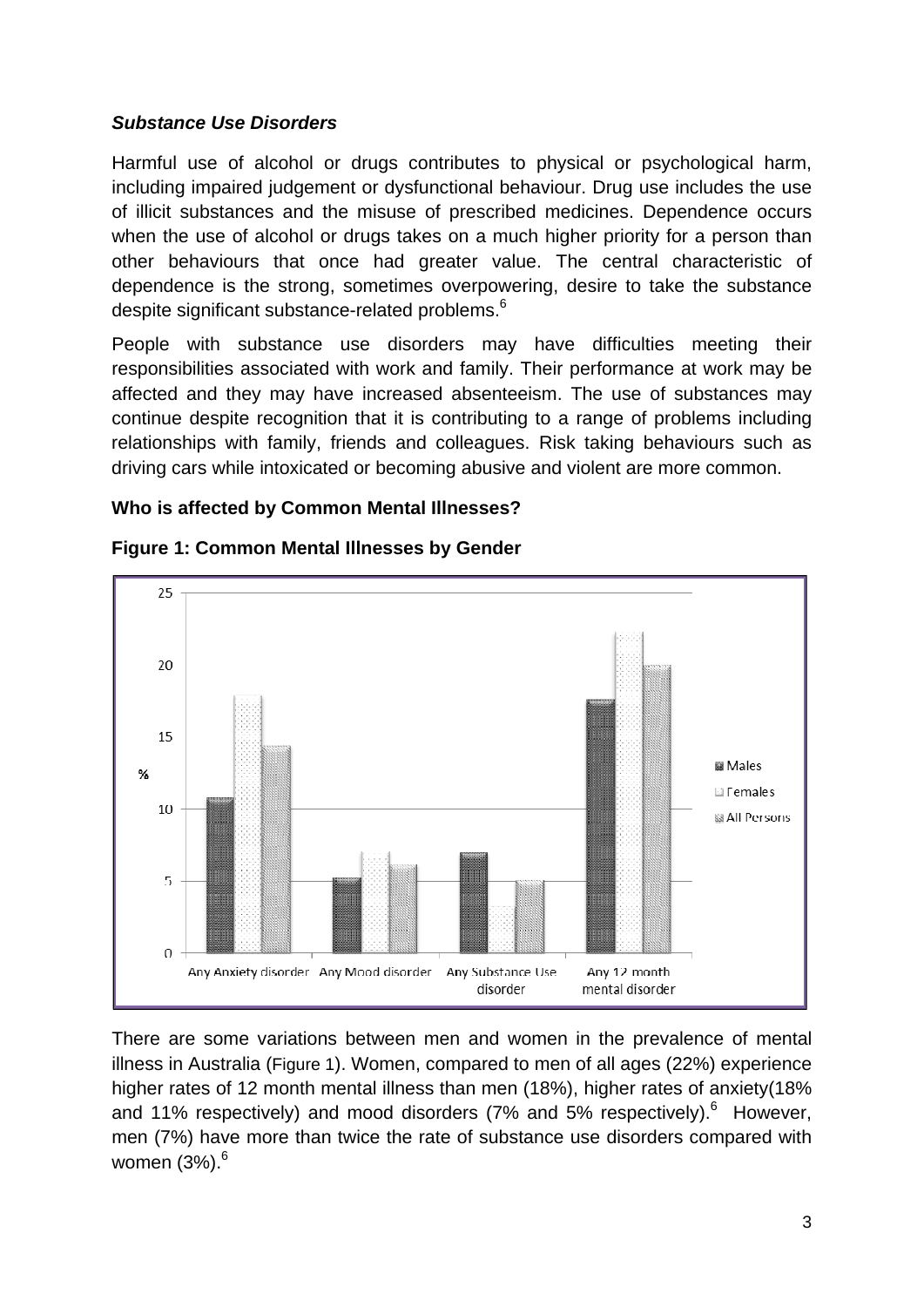In each of these common mental illnesses peaks in prevalence in males and females occur in working age groups. Younger people (16-35 years) experience higher prevalence of any disorder (25%) in the last 12 months in these age groups.

[Figure 2](#page-3-0) shows the peak prevalence of anxiety disorder for males (15%) in the 35-44 years and for females (22%) in the 1[6](#page-8-0)-24 years age group.<sup>6</sup>

<span id="page-3-0"></span>

**Figure 2: Common Mental Illnesses by Age** 

For males (8%) mood disorders such as depression peaks in the 35-44 year age group and for females (9%) in the 25-34 years age group. Prevalence rates for substance use disorders are at their highest in younger males (11% - 16-24 years) and for females (10%) in the same age category.

Mental Illness also affects people of all educational and income levels, cultures and employment categories. Variations occur in prevalence of mental illnesses across employment categories. The prevalence of any 12 month orders is close to 20% for all employment categories and ranges from 19% in professionals and managers to 23% in community and personal service workers.

Whether or not a person develops a mental illness seems to depend on a range of individual, social and community factors. Economic stress and social disadvantage can play a part in triggering and exacerbating mental illness and mental health problems. Lifestyle or behaviour factors such as physical activity, diet, weight, smoking, alcohol consumption can also influence mental health and mental illness in either positive or negative ways.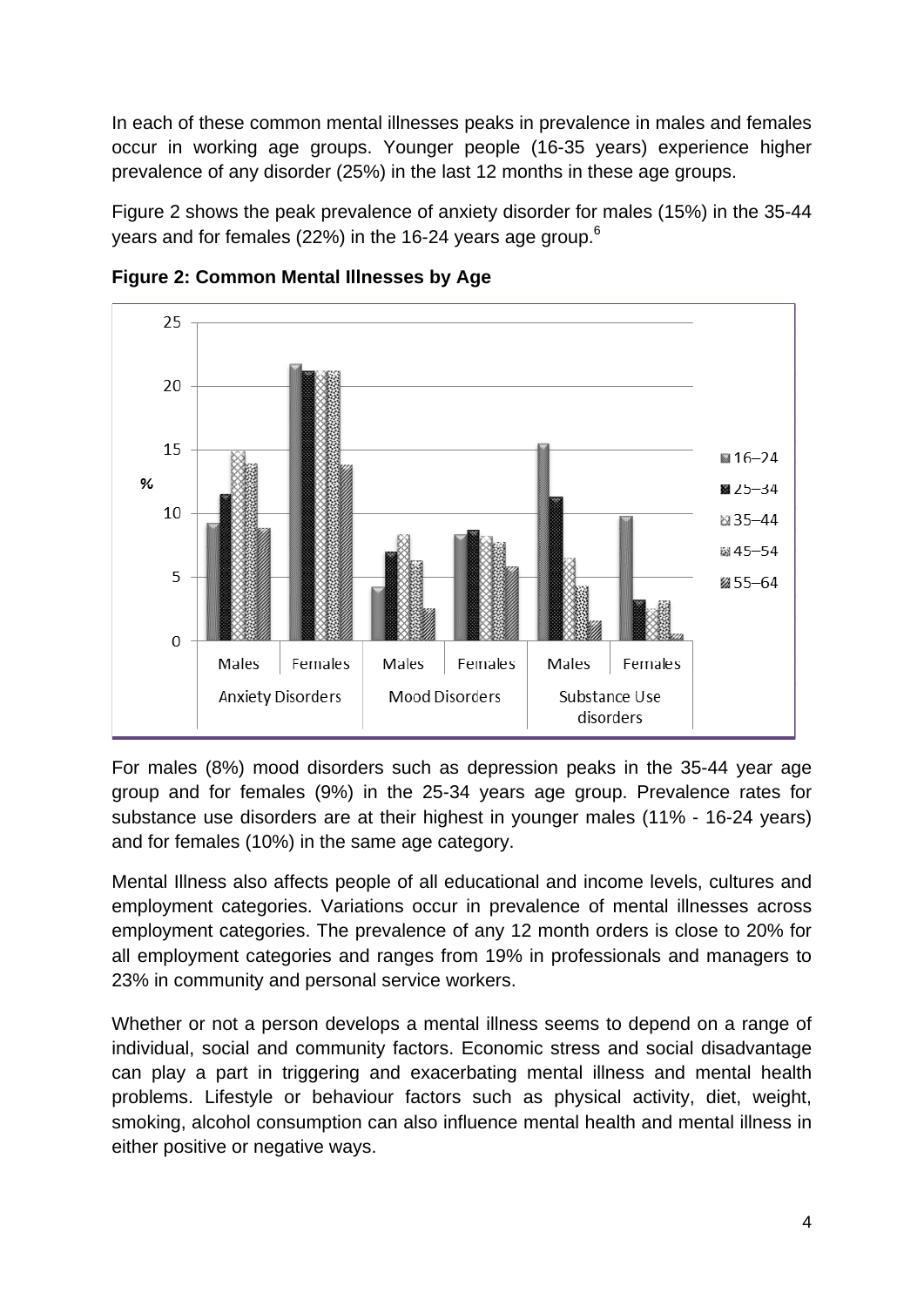A positive family environment during childhood, particularly the stability of families and the quality of parenting, and having supportive early childhood relationships with peers and other adults, are important foundations for good mental health in childhood and adulthood. People in stable relationships or married are less likely to have mental illness compared to those not in or in unstable relationships. Being connected to community (as demonstrated through participation in community networks and being a member of sporting, cultural or religious groups) has been identified as being supportive of positive mental health and well-being.

#### **Suicide and Suicidal Behaviour**

Most instances of suicide are associated with mental illness, most often depression. Substance use is also associated with suicide, most commonly problems with alcohol use.<sup>[7](#page-8-0)</sup>

In 2010 in Australia, there were 2361 individuals who took their own life. More than three times as many men as women died by suicide. The median age at death for suicide in 2009 was 43.4 years for males, 44.9 years for females and 43.8 years overall.<sup>[8](#page-8-0)</sup>

There are a range of factors that indicate people are at greater risk of suicide and signs that people may be having suicidal thoughts. Behaviours such as increased alcohol or drug use or withdrawing from friends, family or society are some of a number of warning signs for suicide. For family friends and colleagues, knowing the warning signs and responding quickly and effectively may save a person's life.<sup>[9](#page-8-0)</sup>

#### **Treatment for the Common Mental Illnesses**

Most people with a mental illness will recover fully especially if identified and treated early. Some people may have only one episode of mental illness and recover fully while others may experience episodes of mental illness occasionally, with years of wellness between episodes. Successful treatment for mental illnesses includes psychological and medical treatment and has been shown to increase employee health, performance and productivity.<sup>[10](#page-8-0),[11](#page-8-0)</sup>

However in Australia it is estimated only 35% of people aged 16 to 85 years experiencing a mental illness seek assistance from a health service with most (71%) consulting their General Practitioner.<sup>[6](#page-8-0)</sup> In workplaces in Australia of those employees with high levels of psychological distress, the majority (78%) were not in active treatment. In the context of the workplace, stigma, lack of knowledge, and concern about job retention are suggested as reasons why people may not seek treatment<sup>12,13</sup>

Concerns that medications are addictive, required for life, and are ineffective are common misconceptions in the community, all of which are refuted by evidence.<sup>[14,15](#page-8-0)</sup> Indeed the risks of untreated mental illness are likely to have greater effects on the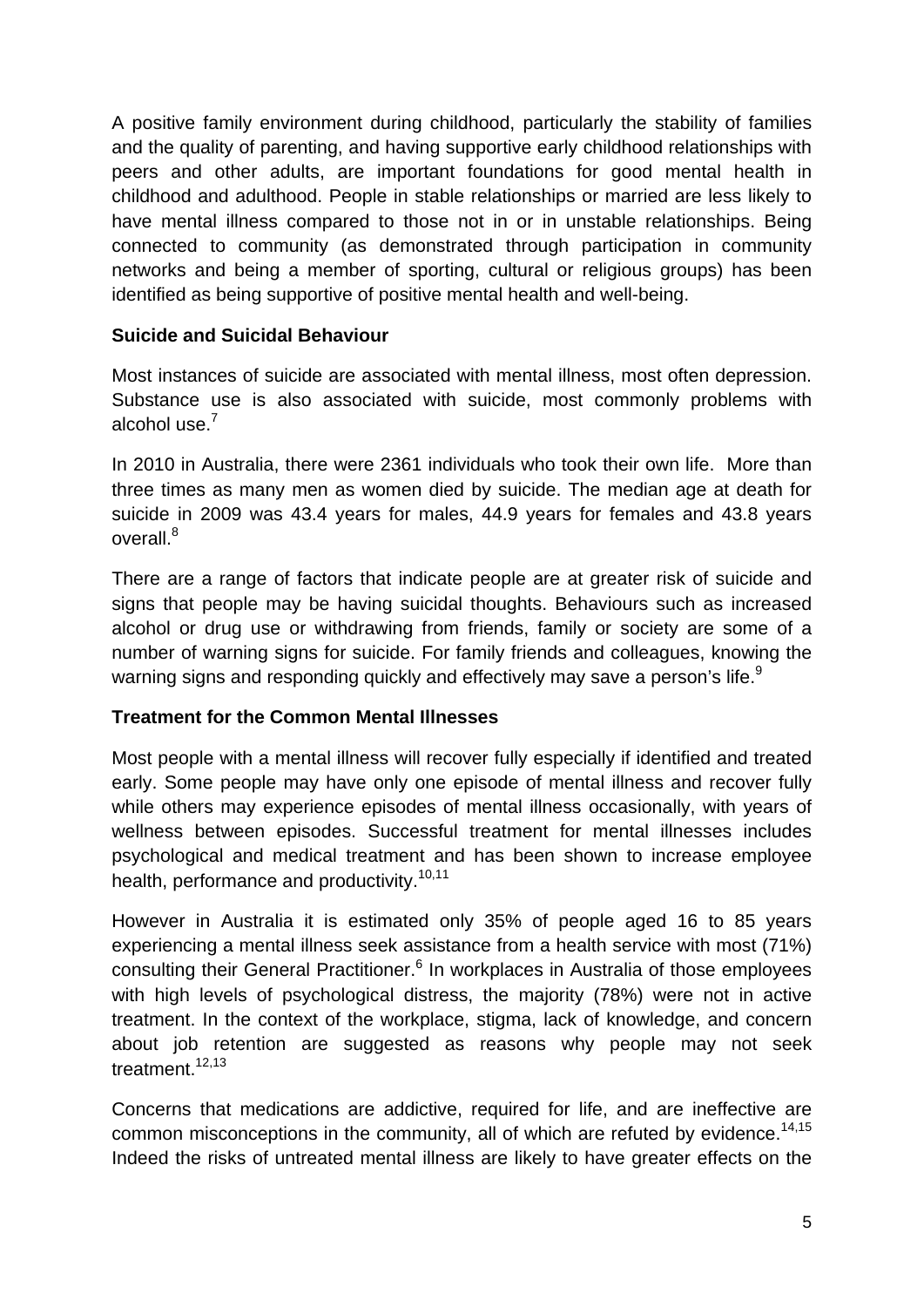individual and the workplace than risks associated with medication which can be effectively managed.

## **Mental Illness in the Mining Industry**

There is limited evidence about the prevalence of mental illnesses in the mining sector in Australia. Given the evidence about risk factors for mental it is reasonable to assume that the prevalence of the common mental illnesses in the industry is at least equivalent to that of the community as a whole.

#### <span id="page-5-0"></span>**Table 1: Estimated Numbers of Employees (FT and PT) in NSW Minerals Industry Experiencing Common Mental Illnesses in a 12 Month period**

| <b>Mental Illness</b>            | <b>National Prevalence</b><br><b>Estimates of</b><br><b>Common Mental</b><br>Illnesses (%) | <b>Estimated Numbers of</b><br><b>Employees Experiencing</b><br><b>Common Mental Illnesses</b> |
|----------------------------------|--------------------------------------------------------------------------------------------|------------------------------------------------------------------------------------------------|
| Anxiety disorder                 | 14                                                                                         | 5777                                                                                           |
| Mood disorder such as depression | 6                                                                                          | 2476                                                                                           |
| Substance use disorder           | 5                                                                                          | 2063                                                                                           |
|                                  |                                                                                            |                                                                                                |

In a report for the NSW Minerals Councils estimates of the overall numbers experiencing a mental illness in a 12 month period were made by applying national, community 12 month prevalence data to employment data for mining in NSW[.16](#page-8-0)

Based on the data that in the last 12 months 20% of the population experienced any one of the common mental illness it is estimated that between eight and ten thousand employees in the NSW Minerals Industry experienced a mental illness ([Table 1\)](#page-5-0). $16$ 

#### **Risk Factors for Mental Illness and Mental Health Problems in Workplaces**

Employment provides income, social connections and life purpose, and has the potential to increase an individual's self-worth, and satisfaction, thus positively impacting on mental health. $17,18$ 

Long working hours and associated fatigue have been demonstrated to be associated with increased risks of depression and anxiety.<sup>19</sup> Working overtime has been linked with risks of depression even after accounting for a range of other family, social and workplace factors $^{20}$  $^{20}$  $^{20}$ . The evidence for the impact of shift work on physical and mental health and well-being is inconclusive. $21$  Shift-work has been shown to disrupt sleep-wake cycles and have some negative effects on physical and mental health and on family relationships.<sup>22</sup> However it is unclear as to whether shift work contributes to mental illness or whether shift workers might have pre-existent psychiatric conditions. Difficulties in determining the strength of the relationship is in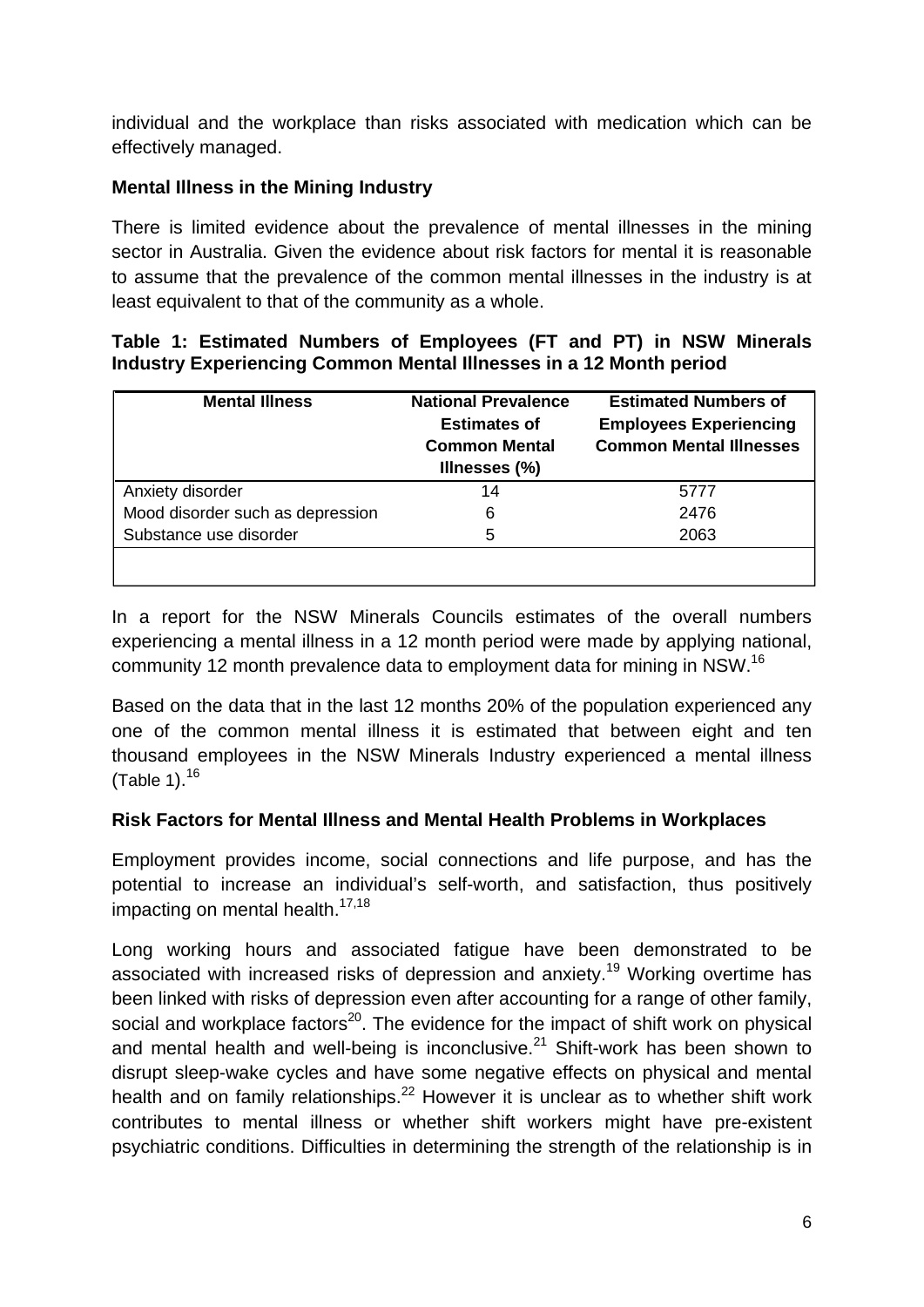part due to the increased prevalence of risk factors for a range of these conditions in shift workers.<sup>[23](#page-9-0)</sup>

Jobs with high-effort and low reward have been demonstrated to result in increased risks of common mental illnesses.<sup>[24](#page-9-0)</sup> There is also evidence for the impact of bullying, violence and discrimination in the workplace on the mental health and well-being of employees.<sup>[25](#page-9-0)</sup>

#### **Impact of Mental Illness in the Workplace**

There are significant personal, social and financial costs associated with mental illness. Mental illness accounted for 13% of the total burden of disease in Australia in 2003 and ranked third in the major morbidity and mortality disease burden groupings, after cancer and cardiovascular diseases.<sup>[26](#page-9-0)</sup>

Mental illness affects the workplace through absenteeism, presenteeism, injuries and, ultimately, lower productivity. Recent estimates of costs to workplace from mental illness, using prevalence of mental illnesses in the last month in Australia are \$2.6 billion dollars per year. The Productivity Commission identified that for both men and women, mental illness has the most significant impact on workforce participation compared to a range of other chronic diseases such as cancer, diabetes and cardiovascular disease and injury.<sup>27</sup>

Mental illnesses have been demonstrated in Australian workplaces to have a greater impact on absenteeism and presenteeism than any other health condition. Estimates of lost productivity in Australian workplaces have identified that male employees with high levels of psychological distress have lost productivity of \$8,591 per annum.<sup>[28](#page-9-0)</sup> In blue collar workers this is most likely to result from increased rates of absenteeism whereas in white collar workers it is derived from presenteeism.<sup>[28](#page-9-0)</sup>

In the NSW Minerals Council Report, productivity losses in NSW Minerals Industry from mental illness were estimated to range from \$AU288 million (\$11,067 per annum per employee) to \$AU429 million per year (\$16,500 per annum per employee).<sup>[16](#page-8-0)</sup>

There is some evidence of an association between mental illness and accidents at work. Links between moderate and high levels of psychological distress, a significant risk for mental illness, and workplace accidents has been demonstrated.<sup>[29](#page-9-0)</sup>

# **What can be done in the Workplace?**

Occupational health and safety is in transition, moving from managing the costs of health-related claims to managing the health of their workforce.<sup>[30](#page-9-0)</sup> Implicit in this transition is how to understand the health of the workforce and its relationship with work and productivity; and how to measure, monitor and address the productivity impact of health. This will require a more strategic and holistic approach to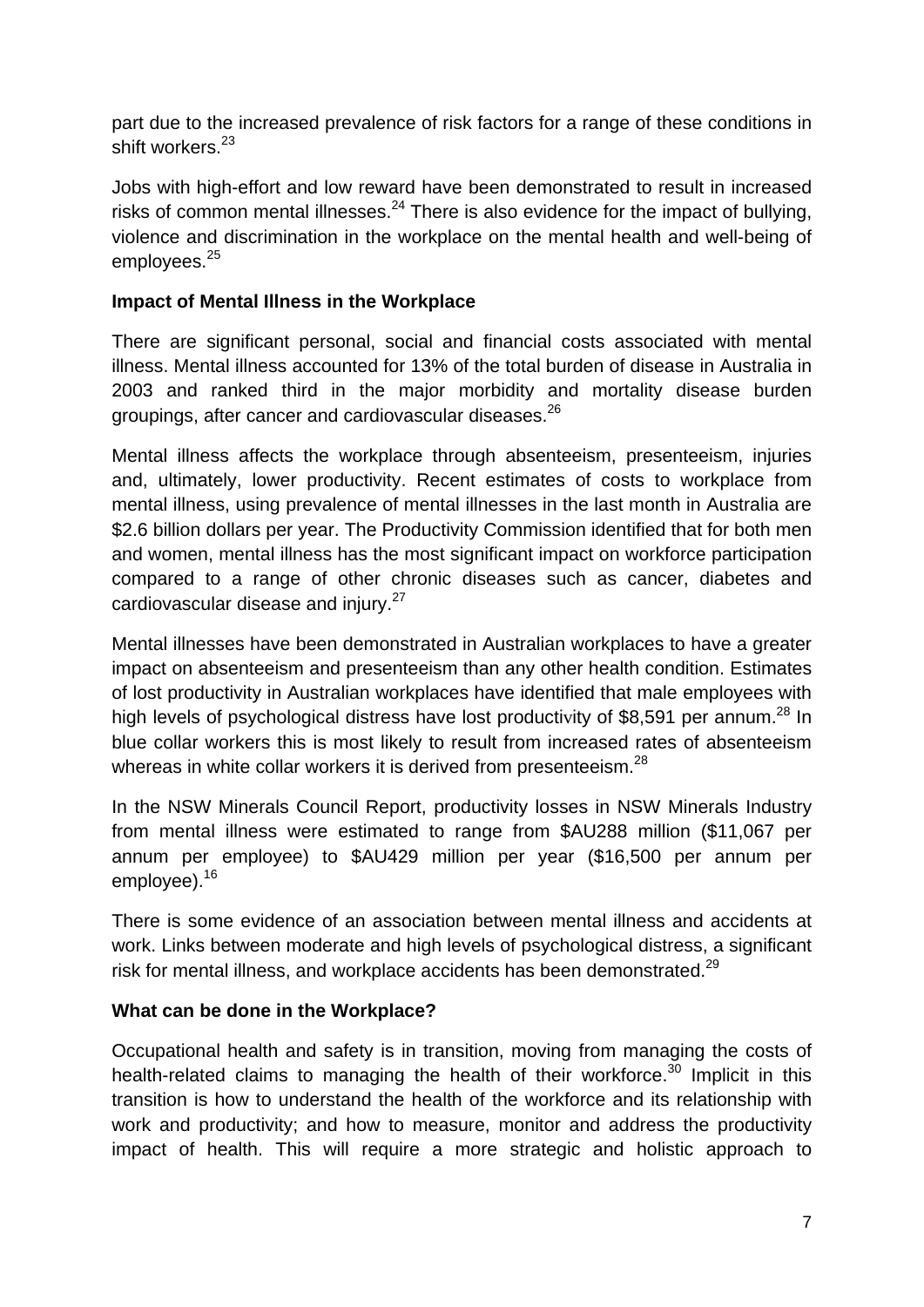maximising productivity in the workforce by consideration of approaches targeting individuals but also by considering structures and systems in the workplace. $31$ 

There is evidence from other settings that workplaces are important places to address mental health and mental illness. There is no singular solution; rather there is a need for a comprehensive and integrated approach across different aspects of the problem i.e. promoting mental health, preventing mental illness and mental health problems, identifying them early, and supporting people who are experiencing a mental illness in the workplace to achieve full recovery at work where possible.

## **An Overview of ACARP Project: Working Well Mental Health and Mining**

The University of Newcastle is in the early stages of an important study into mental health in the Australian coal industry. This study is funded by the Australian Coal Association Research Program (ACARP) and led by the School of Medicine and Public Health alongside the Newcastle Institute for Energy and Resources (NIER) in partnership with the Hunter Institute of Mental Health.

Building on work in the NSW Minerals industry, this ACARP funded research project will be undertaken in NSW and Queensland coal mines in 2 stages. The first stage aims to scope current programs and employee mental health. Mine managers and employees will be asked to participate in discussions and surveys about mental health in the context of mining. All data collected will be confidential.

The second stage will involve testing the feasibility of an intervention to address mental health needs in four coal mines in NSW and Queensland. This will involve activities such as supervisor training and workplace education in the mine sites.

For further information please contact

Robyn Considine

robyn.considine@newcastle.edu.au

Phone: 0409 834 023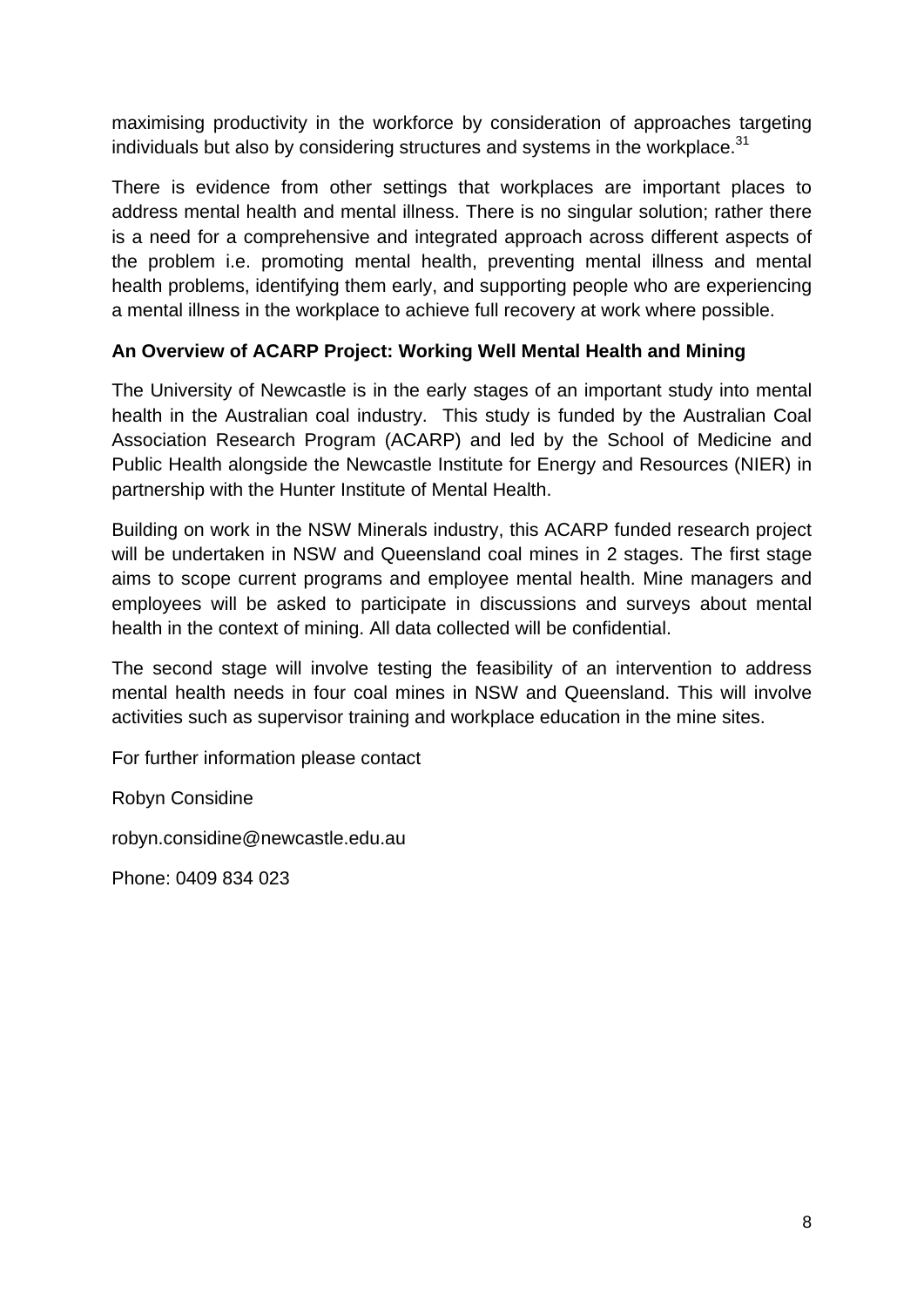#### <span id="page-8-0"></span>**References**

- **1.** Cancer of the bush or salvation for our cities? Fly-in, fly-out and drive-in, drive-out workforce practices in Regional Australia. Canberra: House of Representatives, Standing Committee on Regional Australia; 2013.
- **2.** *Year Book Australia 2012.* Canberra: Australian Bureau of Statitics;2012.
- **3.** Labour Force Australia Detailed Quarterly Report. Canberra: Australian Bureau of Statistics; February 2013.
- **4.** *The world health report 2001. Mental health: New understanding. New hope.*  Geneva: World Health Organisation;2001.
- **5.** *National Mental Health Report: Summary of 15 Years of reform in Australia's Mental Health Services under the National Mental Health Strategy 1993-2008.*  Commonwealth of Australia, Canberra: Department of Health and Ageing 2010.
- **6.** *National Survey of Mental Health and Wellbeing 2007: Summary of Results.*  Canberra: Australian Bureau of Statistics;2008.
- **7.** *Living is for Everyone (LIFE) Framework: Research and Evidence in Suicide Prevention.* Canberra: Department of Health and Ageing;2007.
- **8.** *Causes of death, Australia, 2008* Canberra: Australian Bureau of Statistics;2010.
- **9.** *A framework for prevention of suicide in Australia.* Canberra: Living is for Everyone, Department of Health and Ageing;2007.
- **10.** Sanderson K, Andrews G. Common mental disorders in the workforce: Recent findings from descriptive and social epidemiology. *Canadian Journal of Psychiatry.*  2006;51(2):63-75.
- **11.** Dewa CS, McDaid D, Ettner SL. An international perspective on worker mental health problems: who bears the burden and how are costs addressed? . *Canadian Journal of Psychiatry.* 2007;52(6):346-356.
- **12.** Anonymous. Mental health problems in the workplace. Low treatment rates imperil workers' careers and companies' productivity. *Harvard Mental Health Letter.*  2010;26(8):1-3.
- **13.** Bilsker D, Gilbert M, Larry Myetter T, Stewart-Patterson C. *Depression and Work Function: Bridging the Gap between Mental Health Care and the Workplace.*  Vancouver: Health Care Benefit Trust;2006.
- **14.** Jorm AF. Mental health literacy. *The British Journal of Psychiatry.* 2000;177(5):396- 401.
- **15.** Jorm AF, Barney LJ, Christensen H, Highet NJ, Kelly CM, Kitchener BA. Research on Mental Health Literacy: What we know and what we Still Need to know. *Australian and New Zealand Journal of Psychiatry.* January 1, 2006 2006;40(1):3-5.
- **16.** Kelly B, Hazell T, Considine R. *Mental Health and the NSW Minerals Industry.*  Sydney: NSW Minerals Council;2012.
- **17.** Butterworth P, Leach LS, Rodgers B, Broom DH, Olesen SC, Strazdins L. Psychosocial job adversity and health in Australia: analysis of data from the HILDA Survey. *Australian and New Zealand Journal of Public Health.*35(6):564-571.
- **18.** Rickwood D. *Pathways of Recovery: Preventing Further Episodes of Mental Illness (Monograph).* Canberra: Commonwealth of Australia;2006.
- **19.** Virtanen M, Ferrie JE, Singh-Manoux A, et al. Long working hours and symptoms of anxiety and depression: a 5-year follow-up of the Whitehall II study. *Psychological Medicine.* 2011;February:1-10.
- **20.** Virtanen M, Stansfeld SA, Fuhrer R, Ferrie JE, Kivim A¤ki M. Overtime Work as a Predictor of Major Depressive Episode: A 5-Year Follow-Up of the Whitehall II Study. *PLoS ONE.*7(1):e30719.
- **21.** Harrington JM. Health effects of shift work and extended hours of work. *Occupational & Environmental Medicine.* 2001;58:68-72.
- **22.** Waage S, Moen BE, Pallesen S, et al. Shift Work Disorder Among Oil Rig Workers in the North Sea *Sleep.* 2009;32(4):558-565.